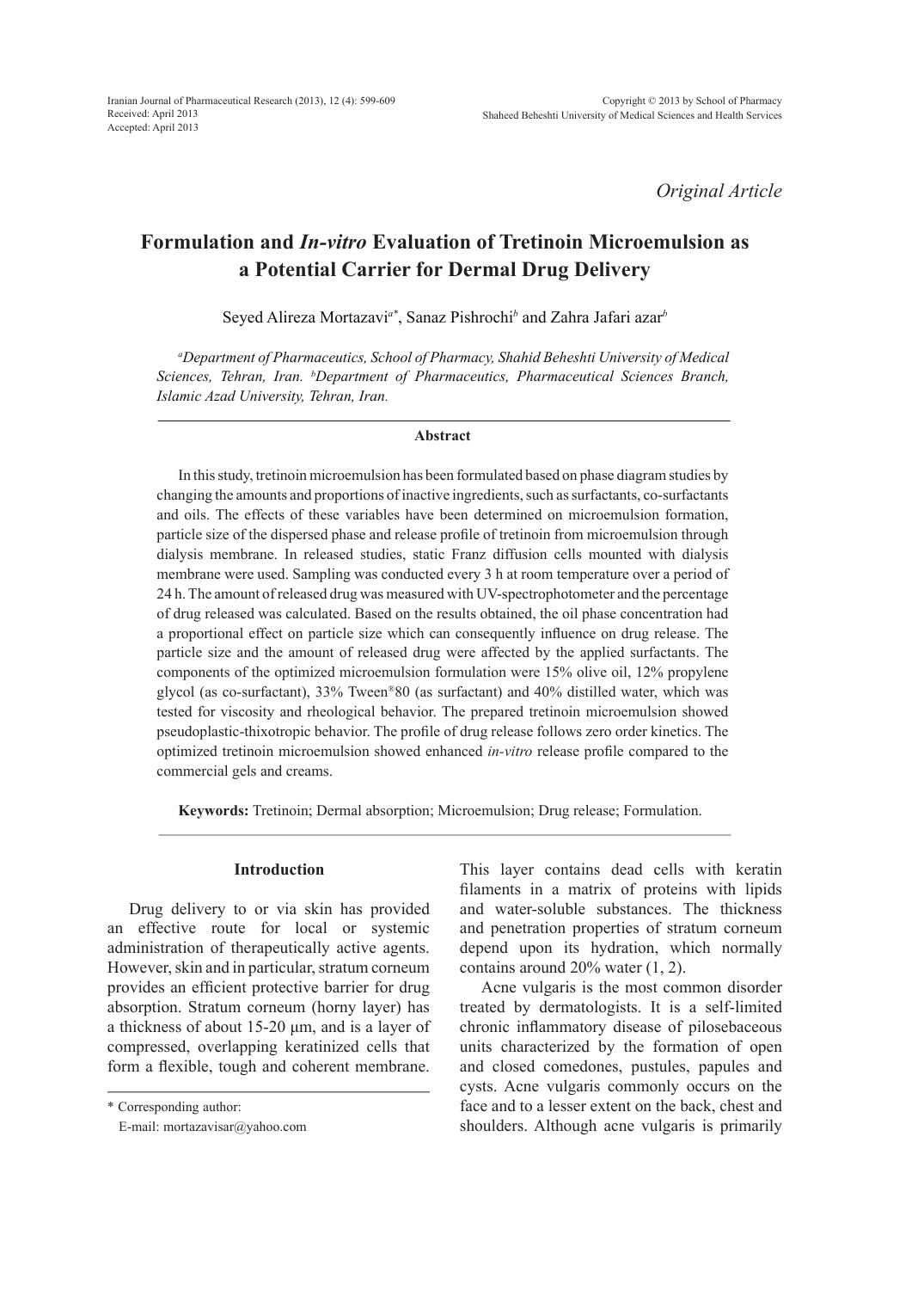a disease of adolescence, it may persist or even become chronic during adulthood. Near 80% of these cases are within the age of 11-30 years. Acne can be psychosocially malignant (3).

Acne has a very complex pathophysiology. Most common abnormal findings in acne pathology includes: increased secretion of sebum by sebaceous glands, epithelial hyper keratinization of sebaceous follicules, skin colonization by propionibacterium acne (*P. acne*) and inflammation. *P. acne* has a crucial role in acne, so antibiotics active against this organism, topical or systemic are the most commonly used drugs in acne treatment. Isolates of *P. acne* resistant to one or more anti-acne antibiotics are being frequently reported and emergence of such strains can be associated with therapeutic failure. One of the best treatments for antibiotic resistant *P. acne* strains is the use of non-antibiotic active ingredients. For this purpose, tretinoin can be one of the best choices. Tretinoin is one of the most effective medications for acne and is a derivative of retinol. It can be used in the treatment of various skin disorders such as acne, photo-aging and severe conditions like psoriasis and squamous cell carcinoma (4-6).

Usually, oral administration of isotretinoin, an anti-acne agent, may cause side effects such as cheilitis, conjunctivitis, irritation, and increased erythrocyte sedimentation rates. To avoid these side effects, blood lipid level tests, liver function tests and hematological tests may be advised, before or during the consumption.

Transdermal drug delivery systems of tretinoin can avoid the systemic side effects of its oral dosage forms and help to achieve a better therapeutic effect. Transdermal drug delivery uses the skin as an alternative route for the delivery of systemically active drugs and has several advantages, over oral drug administration (7). Transdermal drug delivery system (TDDS) offer a number of advantages like bypassing the first pass effect, reducing frequency of administration, potentially decreasing side effects, improved patient compliance sustaining drug delivery and interruption or termination of treatment when necessary (8, 9).

In recent decades, for skin care and the topical treatment of dermatological disease, a wide choice of vehicles ranging from solids to

semisolids and liquid preparations is available to clinicians and patients (10-13).Low percutaneous absorption of active ingredients from these bases, can lead to low drug concentrations at the absorption site, which can result in a lower bioavailability (11). Attempts to increase the percutaneous absorption of these compounds, has been the main problem of these dosage forms. One way to solve this problem is to use microemulsion formulations, composed of the active drug, aqueous phase, oil phase, surfactant and co-surfactant. These drug delivery systems are thermodynamically stable, transparent, single phase and also optically isotropic solution with a droplet diameter usually within the range of 10-100 nm (14-20). Although different reports have been published on microemulsions, but so far only a few commercial microemulsion-based products have reached the market which could be due to the physical instability of the active ingredient present within the formulation.

In a study by Zabka and co-workers the invitro release efficacy of diclofenac sodium and indomethacin across human skin was ranked higher than the other topical dosage forms tested (15). In another study several co-surfactants (isopropyl alcohol and propylene glycol) were found to increase the penetration of diclofenac sodium across skin membrane (21).

El laithy and El-Shaboury found that when the particle size decreases, the number of vesicles that can interact on a fixed area of stratum corneum will increase so it seems the particle size of the microemulsion may also affect on its efficiency (11).

Moghimipour and colleagues demonstrated that physicochemical properties and *in-vitro* release of tretinoin microemulsion were dependent upon the contents of surfactant/ co-surfactant, water and oil percentage which were used in formulations (18). Finally, in a study by Suthar *et al.* it was found that the use of octanol as a co-surfactant could be useful in the preparation of tretinoin microemulsion based gel, in order to improve the drug release profile of the active ingredient in comparison with tretinoin commercial cream (6).

The present study was designed to investigate the influence of various surfactants, co-surfactants and oils, when used in different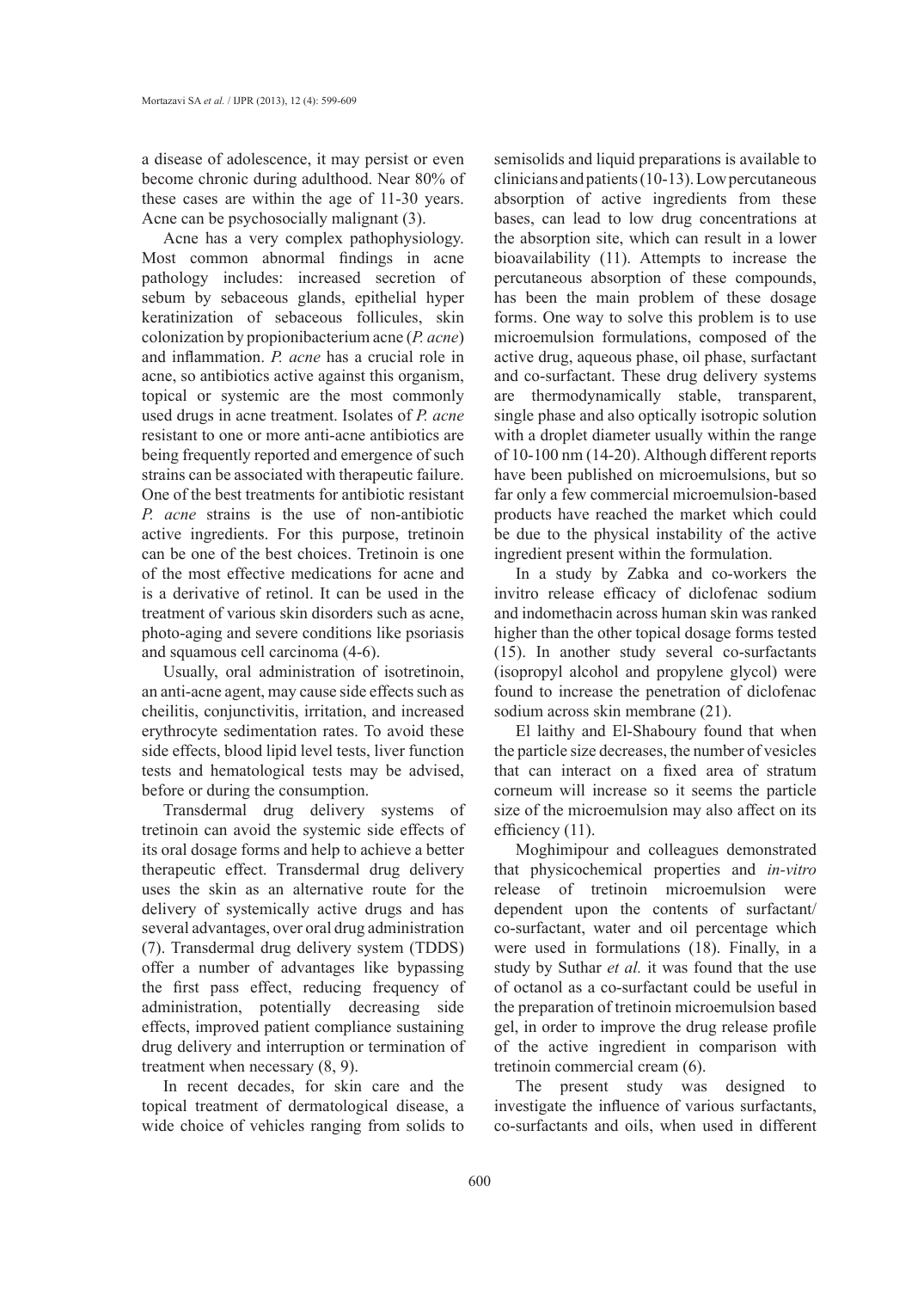| <b>Formulation</b><br>code | <b>Amount of oil</b><br>phase $(\% )$ | <b>Amount of surfactant</b><br>and co-surfactant $(\% )$ | <b>Amount of aqueous</b><br>phase $(\% )$ | Surfactant: Co-<br>surfactant ratio | Oil: Surfactant/Co-<br>surfactant ratio |
|----------------------------|---------------------------------------|----------------------------------------------------------|-------------------------------------------|-------------------------------------|-----------------------------------------|
| $ME-1$                     | 17                                    | 45                                                       | 38                                        | 2.2:2.8                             | 1.37:3.62                               |
| $ME-2$                     | 15                                    | 45                                                       | 40                                        | 2.2:2.8                             | 1.25:3.75                               |
| $ME-3$                     | 10                                    | 45                                                       | 45                                        | 2.2:2.8                             | 0.90:4.09                               |
| $ME-4$                     | 17                                    | 45                                                       | 38                                        | 3.1:1.9                             | 1.37:3.62                               |
| $ME-5$                     | 15                                    | 45                                                       | 40                                        | 3.1:1.9                             | 1.25:3.75                               |
| $ME-6$                     | 10                                    | 45                                                       | 45                                        | 3.1:1.9                             | 0.90:4.09                               |
| $ME-7$                     | 17                                    | 45                                                       | 38                                        | 3.6:1.3                             | 1.37:3.62                               |
| $ME-8$                     | 15                                    | 45                                                       | 40                                        | 3.6:1.3                             | 1.25:3.75                               |
| $ME-9$                     | 10                                    | 45                                                       | 45                                        | 3.6:1.3                             | 0.90:4.09                               |
| $ME-10$                    | 17                                    | 45                                                       | 38                                        | 4.4:0.6                             | 1.37:3.62                               |
| $ME-11$                    | 15                                    | 45                                                       | 40                                        | 4.4:0.6                             | 1.25:3.75                               |
| $ME-12$                    | 10                                    | 45                                                       | 45                                        | 4.4:0.6                             | 0.90:4.09                               |

**Table 1.** Composition of various microemulsion formulations prepared in this study.

proportions, on the formation of topical tretinoin microemulsion, particle size and tretinoin release profile from microemulsion through dialysis membrane. Furthermore, the release profile of these formulations has been compared with commercial gels and creams.

### **Experimental**

Tretinoin was supplied by Roche Co., Switzerland. Olive oil and castor oil were purchased from Sigma-Aldrich Chemical Co,. Germany. glyceryl Stearate was purchased from Serva Co., USA. Tween®20, Tween®40, Tween®80, stearyl alcohol, Span®20, Span®80, PG (propylene glycol), isopropanol, PEG 4000 (polyethylene glycol 4000), PEG 6000 (polyethylene glycol 6000), Isopropyl myristate was purchased from Merck Chemical Co., Germany. Ethanol (96%) was supplied by Arak teb company., Iran. All materials were used as received.

#### *Methods*

In this study, tretinoin microemulsions have been formulated by changing the amounts and proportions of inactive ingredients, including surfactants, co-surfactants and oils. Tretinoin microemulsions were prepared by mixing appropriate amounts of surfactant, co-surfactant, and aqueous phase with varying ratio as described in Table 1. Then, 0.005 g of tretinoin was added. Finally, appropriate amounts of oil was added to the formulations dropwise and mixed at 2000 rpm for 4 h at room temperature. The end point of each preparation was the point before the formulation became turbid or cloudy. The surfactants used in this study included Tween®20, Tween®40, Tween®80, glyceryl stearate, stearyl alcohol, Span®20, Span®80 and the co-surfactant used included PG, ethanol, isopropanol, PEG 4000, PEG 6000. Formulations were made in three groups by the aid of different oils, such as olive oil, castor oil and isopropyl myristate.

After each preparation, the formulations were tested in terms of visual properties consist of appearance and texture. In each test a layer of microemulsion formulations prepared were placed between two glass slides. Formulations with transparent appearance and uniform texture were selected for the other tests.

Among all the products, microemulsions with the code of ME-7, ME-8, ME-9 were selected as the optimized formulations which were tested for pH, droplet size, tretinoin Assay, *in-vitro* drug release and rheological properties. Details of these tests have been described as follows.

## *pH measurement*

The pH values of the prepared microemulsion formulations were measured by a pH meter (CH-8603 model, Mettler-Toledo AG, Switzer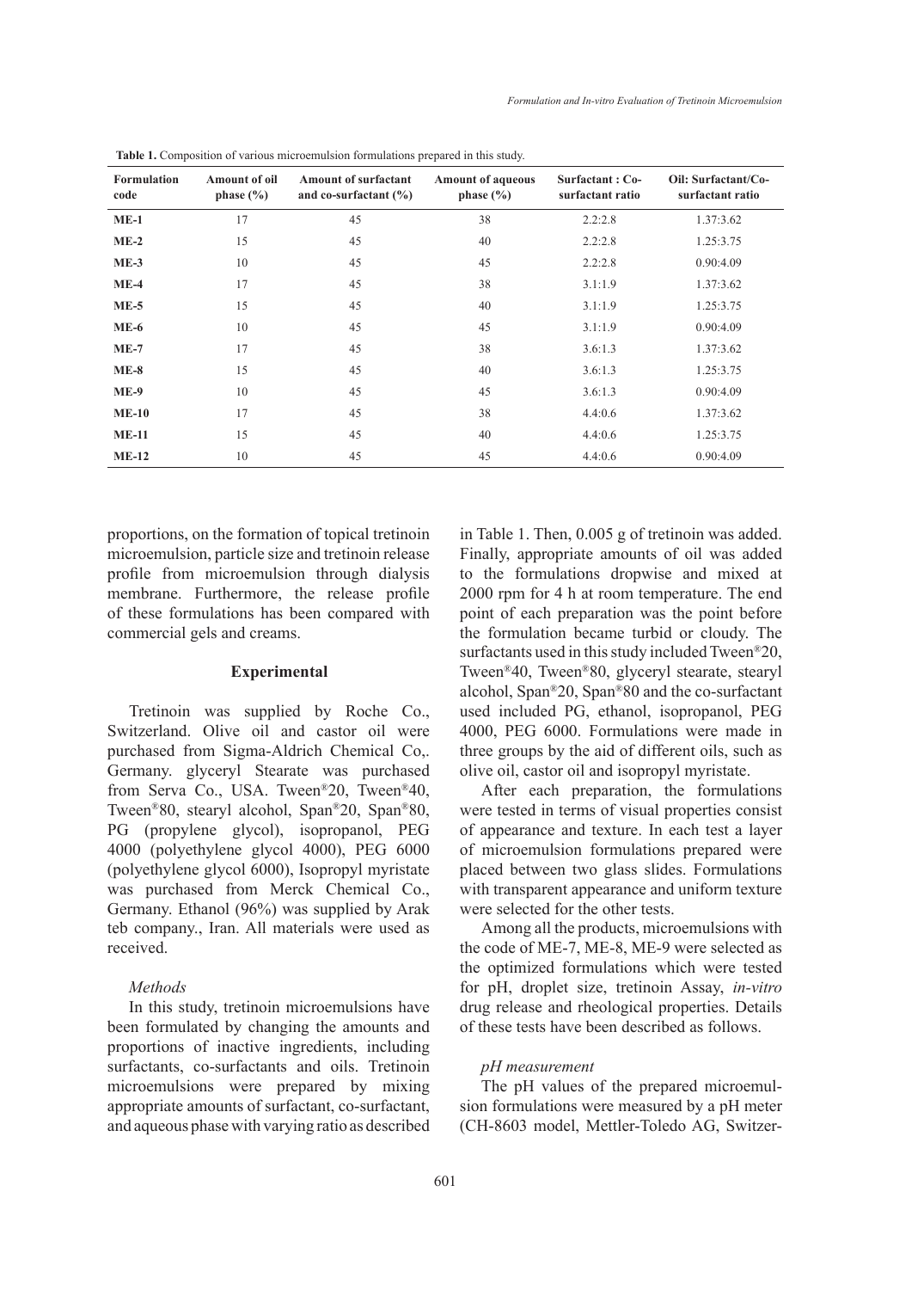land), at  $25 \pm 1$ °C in triplets after the dilution of microemulsion at a ratio of 1:10 with distilled water.

#### *Particle size measurement*

The average droplet size of the prepared microemulsions was measured in triplicate at 25°C using Quidix Microparticle size analyzer (Scatterscope I model, Quidix Inc., South Korea).

## *Viscosity measurement and evaluation of rheological properties*

The viscosities of the selected microemulsions were measured at room temperature in triplets, using a cone and plate Brookfield RVDV-Ш viscometer (Brookfield Inc., USA). 0.5 of the test sample was used in each test. Different shear rates and shear stresses were applied on the test samples, and the resulting rheogram was constructed to determine the rheological behavior and viscosities of the test samples.

### *Drug release studies*

For the purpose of this study, a mixture of ethanol 96 and pH of 7.3 phosphate buffer solution (at a ratio of 1:2) was used as the receptor phase. Dialysis membrane was cut into small circular sections with a diameter of 6 cm and carefully placed between the receptor and donor compartments of the diffusion cell. To achieve a fully contact between dialysis membrane and receptor phase, air bubbles were left out. After placing the cell cap on the donor compartment, areas around the cell cap were tightly closed by parafilm. Then, in order to ensure that the dialysis membrane is fully hydrated, the receptor compartment was filled with 50 mL of the ethanol and pH of 7.3 phosphate buffer solution (receptor phase) and kept in contact for a period of 24 h at 4°C. Following this period, the receptor phase was completely removed and replaced with fresh receptor phase. Next, 1.0 g of the prepared tretinoin microemulsion was gently placed in contact with the dialysis membrane of the donor compartment, while the receptor compartment (50 mL) was filled with the mixture of ethanol 96 and pH of 7.3 phosphate buffer solution (at a ratio of 1:2). The temperature of cell assembly was maintained at  $25 \pm 2$ °C and contents of the receptor compartment were

stirred using a magnetic stirrer at 100 rpm and sampling was taken over 24 h with 3 h intervals and the cell was refilled with equal volumes of fresh medium. The amount of tretinoin released into the receptor phase from the microemulsion formulation was then calculated by determining the UV absorbance of the samples removed at 335.5 nm, using Shimadzu 1650PC UV-Visible spectrophotometer. Next, the percentage of the released drug was calculated using a constructed calibration curve of tretinoin pure powder, which was found to be linear  $(r = 0.99998)$ . The equation obtained was "absorbance  $= 0.156$ x concentration -0.026". All the studies were performed in triplicate.

In order to find out the mechanism of tretinoin release from the selected microemulsion formulations, the data obtained from *in-vitro* release studies were fitted to three kinetic equations:

a)  $Q_t = k_0 t$  (zero-order equation)

b)  $\ln Q_t = \ln Q_0 - k_1$ . t (first-order equation)

c)  $Q_t = K$ . S.  $t^{0.5} = k_H$ .  $t^{0.5}$  (Higuchi equation based on Fickian diffusion)

Here, Q is the amount of drug release in time t,  $Q_0$  is the initial amount of drug in the nanoparticles, S is the surface area of the nanoparticle and  $k_0$ ,  $k_1$ and  $k_H$  are rate constants of zero order, first order and Higuchi equation, respectively (22).

### *Tretinoin assay*

Drug assay was performed using UV spectrophotometric method at  $\lambda_{\text{max}}$  = 335.5 nm using Shimadzu 1650PC UV-Visible spectrophotometer. For this purpose, 1.0 g of tretinoin microemulsion was transferred to a 100 mL volumetric flask and diluted with ethanol and pH of 7.3 Phosphate buffer (at a ratio of 1:2) to volume. Next, the amount of tretinoin present within a microemulsion formulation was determined. The same calibration curve was used for drug release studies. These studies were also performed in triplicate.

## *Statistical analysis*

Results were expressed as mean  $\pm$  SD and the data were analyzed by SPSS 17.0 statistical software. A paired sample t-test was used to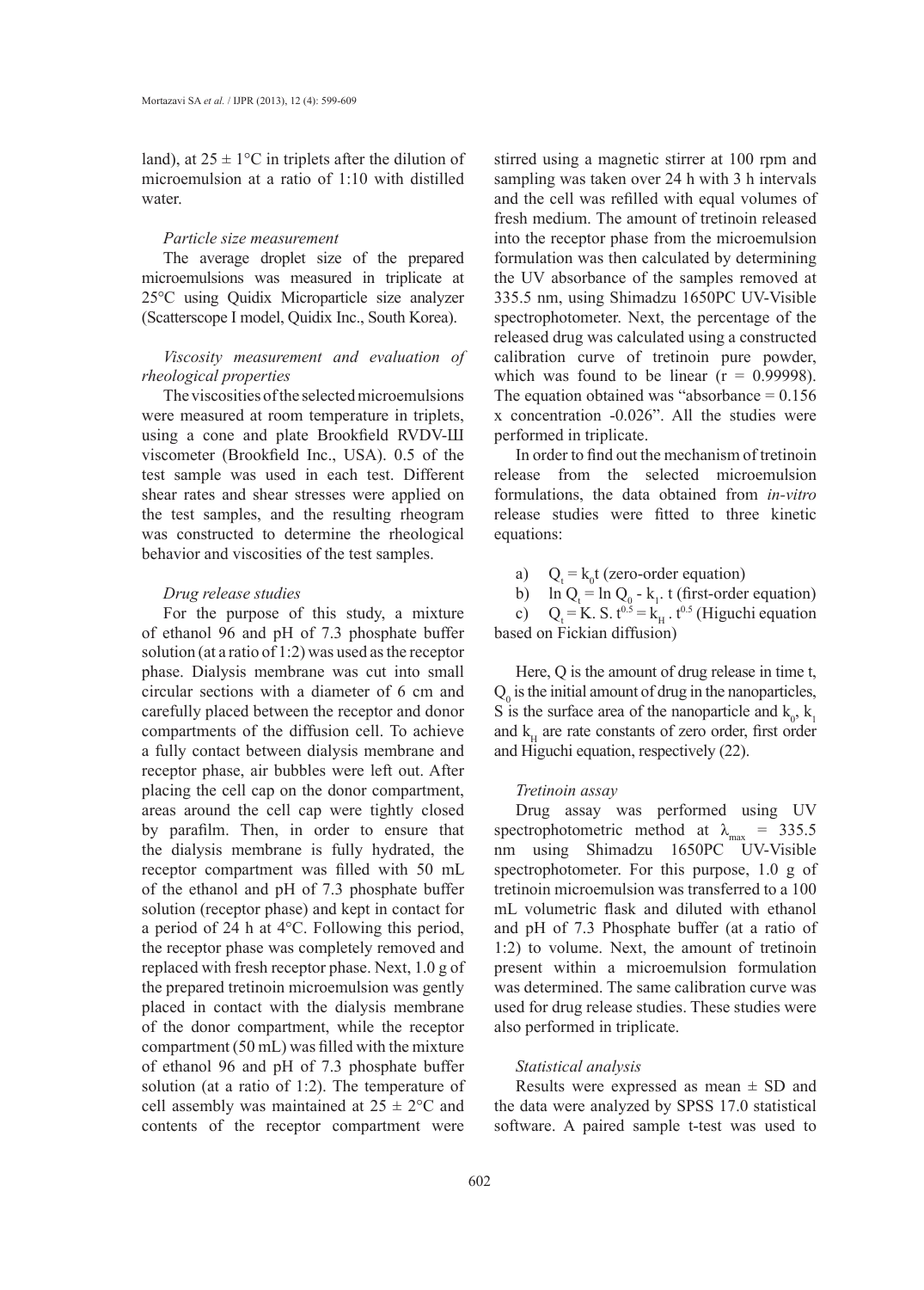examine the statistical difference in the release profile between formulations. The value of  $p <$ 0.05 was considered as statistically significant.

## **Results and Discussion**

Tretinoin (All-trans-retinoinc acid) is one of the most effective medications for the treatment of moderate-to-severe photo-damaged facial skin such as acne, photo-aging and severe conditions like psoriasis and squamous cell carcinoma. The main effect of tretinoin in the treatment of acne is to reduce the size and the number of comedones. Tretinoin is commonly used in a concentration of 0.05% w/w, incorporated in a lotion or/and an o/w cream (23). Passage of drug molecules through the skin could be an important and rather troublesome stage in percutaneous drug delivery (24). In order to solve this problem and increasing the drug absorption through the skin, novel drug delivery systems were used.

Among the various transdermal drug delivery systems, microemulsions appear to be an appropriate dosage form used for increasing cutaneous delivery, improving thermodynamic stability, products appearance, physicochemical characteristics and enhancement of bioavailability. Topical tretinoin can cause major side effects often appearing in the form of scaling, erythema, burning and stinging (23, 25). The marketed products such as isotretinoin cream show significant skin irritation and systemic absorption, which is associated with side effects (26). To overcome this problems tretinoin is incorporated into microemulsion. Tretinoinloaded microemulsion formulations can increase the drug release profile, hence minimize the irritation effects. This delivery system works by entrapping the drug in vesicles, which brings the medication more directly to the follicle for a better therapeutic response (27). Tretinoin is also very unstable to radiation. In this regard the use of microemulsion is considered very useful (28). Therefore, incorporation of tretinoin vesicles can protect drug against photo-degradation (29).

In this study, attempts were made to investigate the effects of various types and amounts of surfactants, co-surfactants and oils, on topical tretinoin microemulsion formation, particle size and tretinoin release profile from microemulsion through dialysis membrane. Previous tretinoin microemulsion phase diagram studies showed that formulations which are in o/w microemulsion regions could be identified as the optimum formulations for tretinoin microemulsions (6). The pseudoternary phase diagrams were constructed by the aid of previous studies to determine the microemulsion region and detect the possibility of microemulsion formation with different compositions of oil, surfactant, co-surfactant, and water (6, 18).

Table 1 shows the composition of various microemulsion formulations containing tretinoin and inactive ingredients, prepared in this study. Based on preliminary studies and construction of a ternary phase diagram, the formulations were made by changing the types and proportions of surfactants and co-surfactants. Microemulsions were prepared, using each surfactant alongside co-surfactants. Presence of the glycols family such as PEG 4000 and PEG 6000 resulted in a white appearance in the product and a solid texture in a range of 56-26% w/w. This could be explained because of their high molecular weight. In order to improve the visual properties of the formulations, this percentage was decreased to 12% w/w, which made no difference. Formulations containing ethanol and isopropanol (as co-surfactants) had low apparent viscosities, which showed phase separation after a week. The results showed that among all the co-surfactants, propylene glycol at a ratio of 3.6:1.3 can produce the most suitable viscosity and also the best texture.

The next excipient investigated was surfactants used to stabilize the emulsion. In the process of formulating the tretinoin microemulsion, it was observed that formulations containing different concentrations of Spans (Span®20 and Span®80) formed translucent microemulsions. This observation could be attributed to the fact that spans, based on their lypophilic nature, could not prepare the o/w microemulsion. It was found that, in case of formulations containing the same oil phase and co-surfactant at different concentrations, the concentration of the glyceryl stearate and stearyl alcohol (as a surfactant) increased the apparent viscosities escalated, accordingly. This phenomenon can be attributed to the fact that, at higher concentration of the glyc-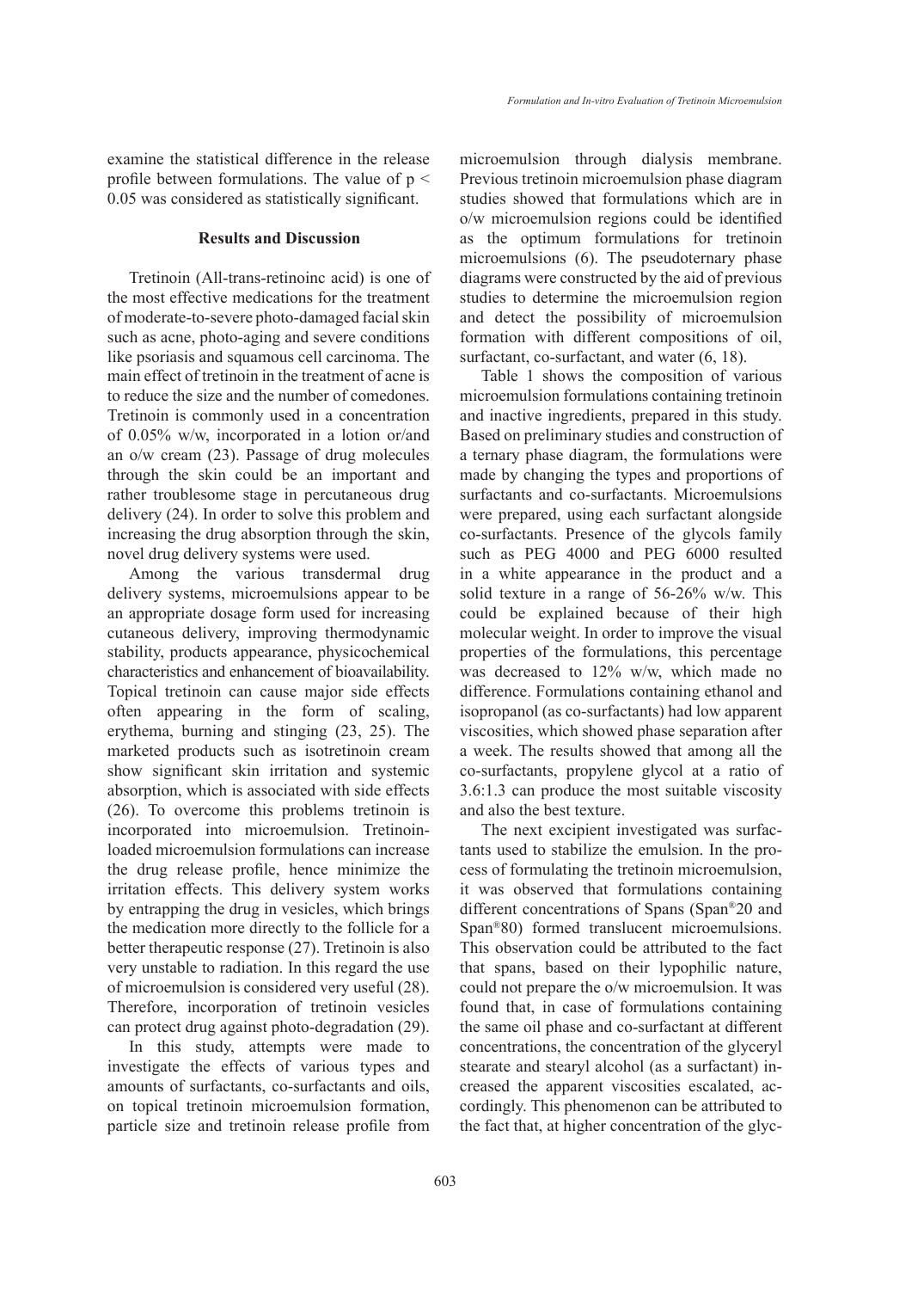| <b>Formulation code</b> | <b>Physical appearance</b>         | <b>Apparent viscosity</b> |  |  |
|-------------------------|------------------------------------|---------------------------|--|--|
| $ME-1$                  | Cloudy, light yellow color         | Low                       |  |  |
| $ME-2$                  | Translucent, light yellow color    | Low                       |  |  |
| $ME-3$                  | Translucent, light yellow color    | Low                       |  |  |
| $ME-4$                  | Translucent, light yellow color    | Relatively low            |  |  |
| $ME-5$                  | Translucent, light yellow color    | Relatively low            |  |  |
| <b>ME-6</b>             | Translucent, light yellow color    | Relatively low            |  |  |
| $ME-7$                  | Slightly translucent, yellow color | Relatively high           |  |  |
| $ME-8$                  | Transparent, yellow color          | Relatively high           |  |  |
| <b>ME-9</b>             | Transparent, yellow color          | Relatively high           |  |  |
| $ME-10$                 | Transparent, yellow color          | High                      |  |  |
| $ME-11$                 | Transparent, yellow color          | High                      |  |  |
| $ME-12$                 | Transparent, yellow color          | High                      |  |  |

**Table 2.** Physical appearances and apparent viscosities of tretinoin microemulsion formulations (ME-1 – ME-12).

eryl stearate and stearyl alcohol, due to the long chains length in their structures, three-dimensional structures could be formed which affect on the apparent viscosity.

The appearances and apparent viscosities of different tretinoin microemulsion formulations have been shown in Table 2.

Formulations ME-1, ME-2, ME-3 could not prepare microemulsion system due to an unsuitable ratio of surfactant/co-surfactant and insufficient amounts of surfactant in the formulation. Formulations ME-10, ME-11, ME-12 showed high viscosities. This could be due to the fact that tweens - based on their hydrophilic nature and large number of polyoxyethylene groups available in their structure - tend to absorb the aqueous phase and increase the viscosity by reducing the free-water of the formulations.

From these studies, it was revealed that Tweens

and propylene glycol with a ratio of 3.6:1.3 were the best surfactants and co-surfactant used, respectively, which resulted in the formation of transparent stable microemulsions.

Among the rest of the formulated microemulsions, formulations contained Tween®20, Tween®40 and Tween®80 showed suitable apparent viscosities as well as good physical appearances. Hence, they were used for further studies.

For this purpose first, the effect of oil phase in concentrations of 10, 15 and 17% w/w within the microemulsion, on tretinoin release through dialysis membrane and particle size were investigated (Table 3).

When using a concentration of 10% w/w oil phase in the microemulsion formulation, the apparent viscosity was found to be more than formulation containing 17% oil phase.

**Table 3.** A comparision between the mean particle size and drug release profile of formulations ME-7 – ME-9; (n = 3, mean  $\pm$ standard deviation).

| <b>Formulation</b><br>code | Apparent<br>viscosity | Visual appearance                     | Mean particle<br>size ( $nm \pm SD$ ) | Amount of drug release $(\% \pm SD)$ |                  |                  |
|----------------------------|-----------------------|---------------------------------------|---------------------------------------|--------------------------------------|------------------|------------------|
|                            |                       |                                       |                                       | After $8(h)$                         | After $12(h)$    | After $24(h)$    |
| $ME-7$                     | Relatively<br>low     | Slightly translucent,<br>vellow color | $992 \pm 39.27$                       | $17.44 \pm 0.29$                     | $0.31 \pm 26.81$ | $0.26 \pm 42.07$ |
| $ME-8$                     | Relatively<br>low     | Transparent, yellow<br>color          | $319 \pm 86.21$                       | $0.43 \pm 34.76$                     | $0.37 \pm 49.50$ | $0.84 \pm 82.07$ |
| <b>ME-9</b>                | Relatively<br>low     | Transparent, yellow<br>color          | $214 \pm 52.34$                       | $0.36 \pm 6.33$                      | $0.52 \pm 9.76$  | $0.19 \pm 28.94$ |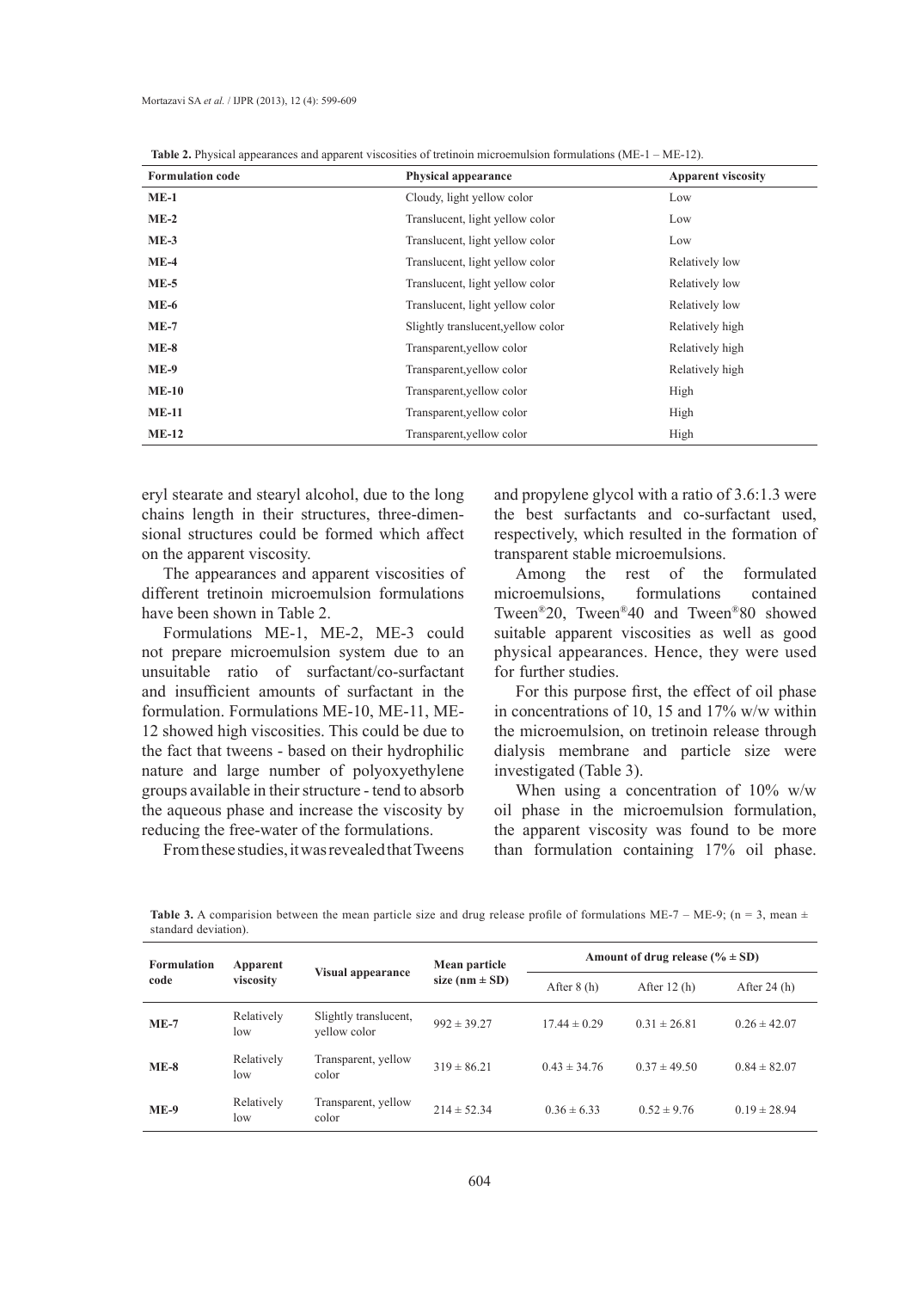| <b>Formulation</b><br>code | <b>Type of Oil</b><br>phase | Type of surfactant     | Type of co-surfactant | рH              | Particle size ( $nm \pm SD$ ) |
|----------------------------|-----------------------------|------------------------|-----------------------|-----------------|-------------------------------|
| $ME-8a2$                   | Olive oil                   | Tween $^{\circledR}20$ | PG                    | $0.05 \pm 6.23$ | $31.25 \pm 414$               |
| $ME-8a4$                   | Olive oil                   | Tween <sup>®40</sup>   | PG                    | $0.08 \pm 6.54$ | $117.09 \pm 629$              |
| $ME-8a8$                   | Olive oil                   | Tween <sup>®80</sup>   | PG                    | $0.12 \pm 6.22$ | $86.21 \pm 319$               |
| $ME-8b2$                   | Castor oil                  | Tween <sup>®20</sup>   | PG                    | $0.09 \pm 6.48$ | $6.18 \pm 553$                |
| $ME-8b4$                   | Castor oil                  | Tween <sup>®40</sup>   | PG                    | $0.17 \pm 6.62$ | $41.67 \pm 875$               |
| $ME-8b8$                   | Castor oil                  | Tween <sup>®80</sup>   | PG                    | $0.16 \pm 6.41$ | $29.71 \pm 458$               |
| $ME-8c2$                   | Isopropyl<br>myristate      | Tween $^{\circledR}20$ | PG                    | $0.14 \pm 6.33$ | $93.46 \pm 481$               |
| $ME-8c4$                   | Isopropyl<br>myristate      | Tween $^{\circledR}40$ | PG                    | $0.19 \pm 6.27$ | $71.32 \pm 701$               |
| <b>ME-8c8</b>              | Isopropyl<br>myristate      | Tween <sup>®80</sup>   | PG                    | $0.10 \pm 6.46$ | $84.39 \pm 340$               |

**Table 4.** The composition of selected tretinoin microemulsion formulations ME-8a, ME-8b and ME-8c based on various oils and surfactants ( $n = 3$ , mean  $\pm$  standard deviation).

The release profiles of tretinoin obtained from evaluating the prepared microemulsion formulations of ME-7, ME-8 and ME-9 have been presented in Table 3. It was observed that, generally increasing the surfactant to oil phase ratio from 3.62:1.37 to 4.09:0.90, could reduce the release of drug towards medium phase. As it can be seen in Table 3, the mean particle size of dispersed phase was found to be increased with the increase in the concentration of oil phase from ME-9 (10% w/w) to ME-7 (17% w/w). It has already been reported that particle size is directly proportional to the concentration of dispersed phase (30, 31-33). The results demonstrated that when the oil phase with a higher concentration was used, bigger droplets were formed with larger mean particle size and the formulation appeared slightly cloudy.

Next, in order to evaluate the influence of the oil types and different types of Tween on ME-8 properties for each type of oils, three kind of Tweens were tested (Table 4).

After preparing each formulation, the mean particle size of tretinoin microemulsion formulations in each group (a-c) was measured by the aid of microparticle size analyzer. Based on the results, among formulations in group (a) which contain olive oil as the oil phase, formulation ME-8a8 which contained Tween®80 (as a surfactant) showed a smaller particle size than formulations ME-8a2 and ME-8a4 which contained Tween®20 and Tween®40. In addition, formulations ME-8a2 and ME-8a4 did not release a sufficient amount of drug within 24 h.

Microemulsion formulations in group (b) were made of 15% w/w castor oil, 32.4% w/w Tween, 12.6% w/w PG and 40% distilled water. In this group only the particle size of formulation ME-8b8 was found to be within the acceptable limit. This is presumably due to the presence of castor oil in this formulation. On the other hand, in formulations ME-8b2 and ME-8b4 the presence of Tween®20 and Tween®40 could also result in large droplet size and hence a lower amount of drug release. It seems that the type of surfactant can influence the particle size and have a consequent impact on the extent of drug release from the prepared microemulsion base.

Microemulsion formulations in group (c) were made of isopropyl myristate as the oil phase. As can be clearly observed in the results obtained in Table 4, the mean particle size of ME-8c8 is in the range which is more acceptable for topical microemulsion drug delivery. When considering the drug release profile of group (c), formulation ME-8c8 was selected as the better formulation with a drug release of 74.15% . It seems that the type of surfactant is the reason of this difference.

Finally, in a comparison between three formulations ME-8a8, ME-8b8 and ME-8c8, the lowest mean particle size was observed in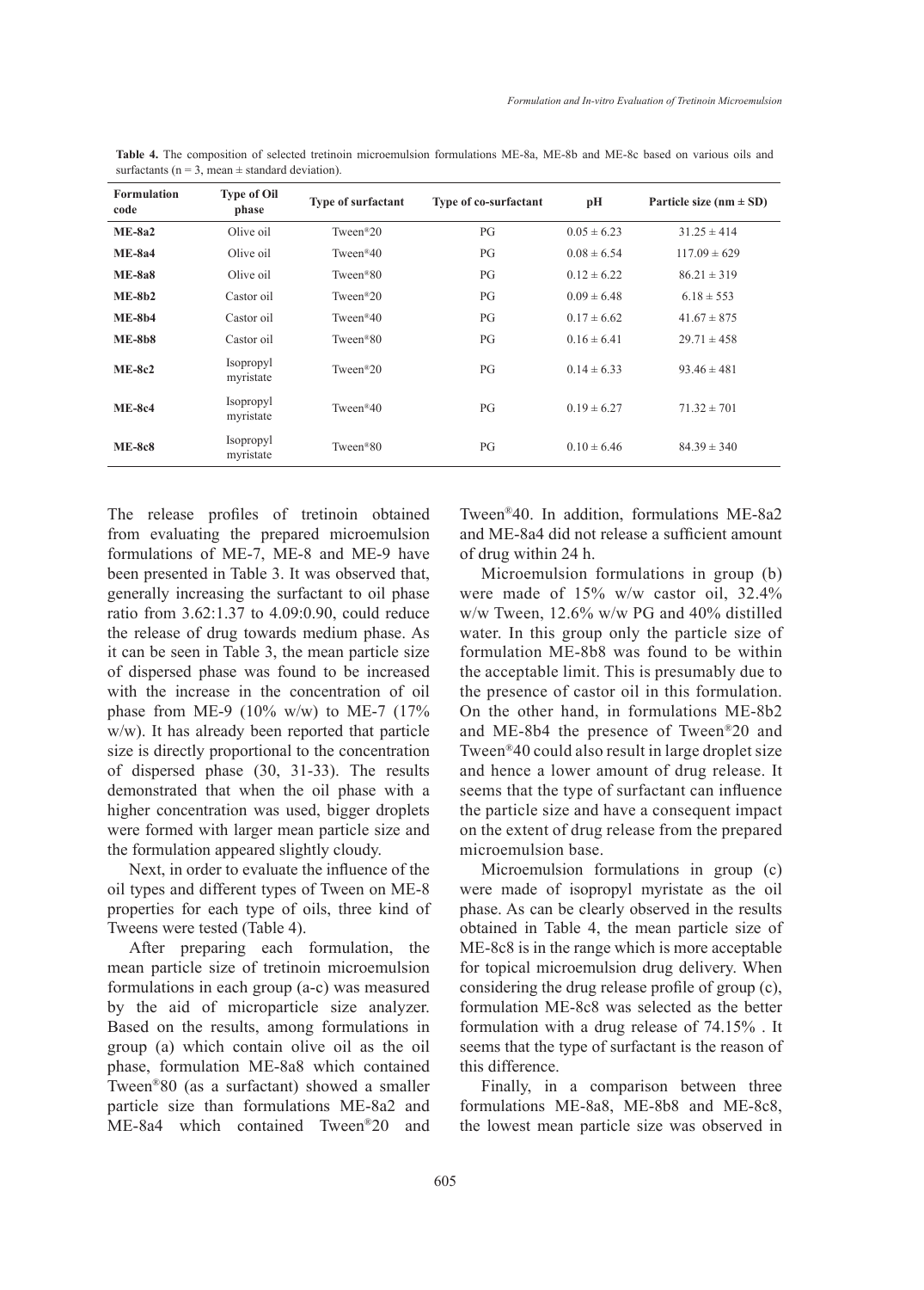

**Figure 1.** *In-vitro* drug release profile of ME-8a8, ME-8b8 and ME- $\frac{1}{2}$  and  $\frac{1}{2}$  through diagnosing members of  $\frac{1}{2}$ . Figure 1. *In-vitro* drug release profile of ME-8a8, ME-8b8 and Figure 2. *In-vitro* drug release profile of TME<sub>n</sub>Tretinoin ge ME-8c8 through dialysis membrane ( $n = 3$ , SD < 5%).



and  $\mathbf{r}_i$  and  $\mathbf{r}_i$  dialysis members of  $\mathbf{r}_i$  and  $\mathbf{r}_j$ ,  $\mathbf{r}_i$ ,  $\mathbf{r}_j$ ,  $\mathbf{r}_j$ ,  $\mathbf{r}_j$ ,  $\mathbf{r}_j$ ,  $\mathbf{r}_j$ ,  $\mathbf{r}_j$ ,  $\mathbf{r}_j$ ,  $\mathbf{r}_j$ ,  $\mathbf{r}_j$ ,  $\mathbf{r}_j$ ,  $\mathbf{r}_j$ ,  $\mathbf{r}_j$ ,  $\mathbf{$ and Tretinoin cream through dialysis membrane ( $n = 3$ ,  $SD < 5\%$ ). Figure 2. *In-vitro* drug release profile of TME<sub>4</sub>, Tretinoin gel

formulation ME-8a8, followed by formulations ME-8c8 and ME-8b8. Between these three of th formulations, formulation ME-8a8 which contra contained olive oil and Tween<sup>®</sup>80 showed a formulation ME-8a8, followed by formulations<br>ME-8c8 and ME-8b8. Between these three<br>formulations, formulation ME-8a8 which<br>contained olive oil and Tween®80 showed a<br>greater amount of drug release than formulation ME-8b8 and ME-8c8, which contained castor oil Twee and isopropyl myristate. Formulation ME-8a8 drug was selected for complementary studies. which ME-8b8 and ME-8c8, which contained castor oil and isopropyl myristate. Formulation ME-8a8 was selected for complementary studies.

## *Particle size analysis* **be a content was released after a set of the particle size analysis**

The mean droplet size was determined by the aid of Microparticle size analyzer. Microemulsion particle size was found to be increased with the increase in the concentration The mean droplet size was determined by the aid of Microparticle size analyzer. Microemulsion particle size was found to be increased with the increase in the concentration of the oil phase (Table 3).

> The mean particle size of selected microemulsion formulations ME-8a8, ME-8b8 and ME8 $c8$  were 300-450 nm, which are suitable enough for topical microemulsion formulations (Table 4). As it can be seen, the particle size is increased by changing the types of the surfactants used. The mean particle size of the selected formulation ME-8a8 was  $319 \pm 86.21$ , which was selected as the best mean particle size. microemulsion formulations ME-8a8, ME-8b8 and ME8c8 were 300-450 nm, which are suitable enough for topical microemulsion formulations (Table 4). As it can be seen, the particle size is increased by changing the types of t

## *In-vitro release study*

Figure 1 shows the drug release profile from the three selected tretinoin microemulsion formulations. In this figure, tretinoin released from formulations ME-8a8, ME-8b8 and ME-8c8 were compared. It can be seen that drugs released from different microemulsion formulations are not the same. As can be seen from formulations ME-8a8, ME-8b8 and ME-8c8 were compared. It can be seen that drugs released from different microemulsion

ons in this figure, nearly  $82.07\%$  of the drug content of the ME-8a8 was released in 24 h. On the For the the contract of the contract of the underwent the significant contract of the contract of the contract of the contract of the contract of the contract of the contract of the contract of the contract of the contract lowest amount of drug released. This means ion that the addition of castor oil, alongside the Tween<sup>®</sup>80 cannot produce the same amount of drug release observed with formulation ME-8a8 which contained olive oil alongside Tween®80. Although the release profile of formulation ME-8c8 was not acceptable, it showed higher release<br>hed than formulation ME-8b8. than formulation ME-8b8. formulation ME-8a8 for the drug content in this figure, nearly 32.07% of the drug content<br>formulations are not the same. As can be seen the content of the same of the ME-8a8 was released in 24 h. On the content<br>of our of t contrary, formulation ME-8b8 showed the<br>lowest amount of drug released. This means<br>that the addition of castor oil, alongside the<br>Tween<sup>®</sup>80 cannot produce the same amount of<br>drug release observed with formulation ME-8a8<br>w

zer. Statistical analysis of the release profiles be obtained among formulations ME-8a8, MEion 8b8 and ME-8c8 showed a significant difference 8b8 and ME-8c8 showed a significant difference between the results obtained ( $p < 0.05$ ). Therefore, among three selected formulations tested for determination of drug release profile, only the formulation ME-8a8 could release the most drug content throughout 24 h period, which was the content throughout 24 h period, which was the most desirable as compared to other formulations.

> The percentage of released tretinoin was also calculated from commercial cream and gel containing the same amount of tretinoin that *h*. The results obtained (Figure 2) showed that *selected formulation ME-8a8* h. The results obtained (Figure 2) showed that formulation ME-8a8 had the maximum amount of drug release, and  $82.07\%$  of its drug content was released after 24 h. This was the greatest among all formulations of gel and cream. The percentage of released tretinoin was also calculated from commercial cream and gel containing the same amount of tretinoin that was respectively 45.56% and 65.7% after 24 of drug release, and 82.07% of its drug content was released after 24 h. This was the greatest among all formulations of gel and cream.

> Overall, based on the results obtained. formulation ME-8a8 seems to have all the desirable properties. Hence, it was selected as the best formulation among all groups of formulations Overall, based on the results obtained, formulation ME-8a8 seems to have all the desirable properties. Hence, it was selected as the best formulation among all groups of formulations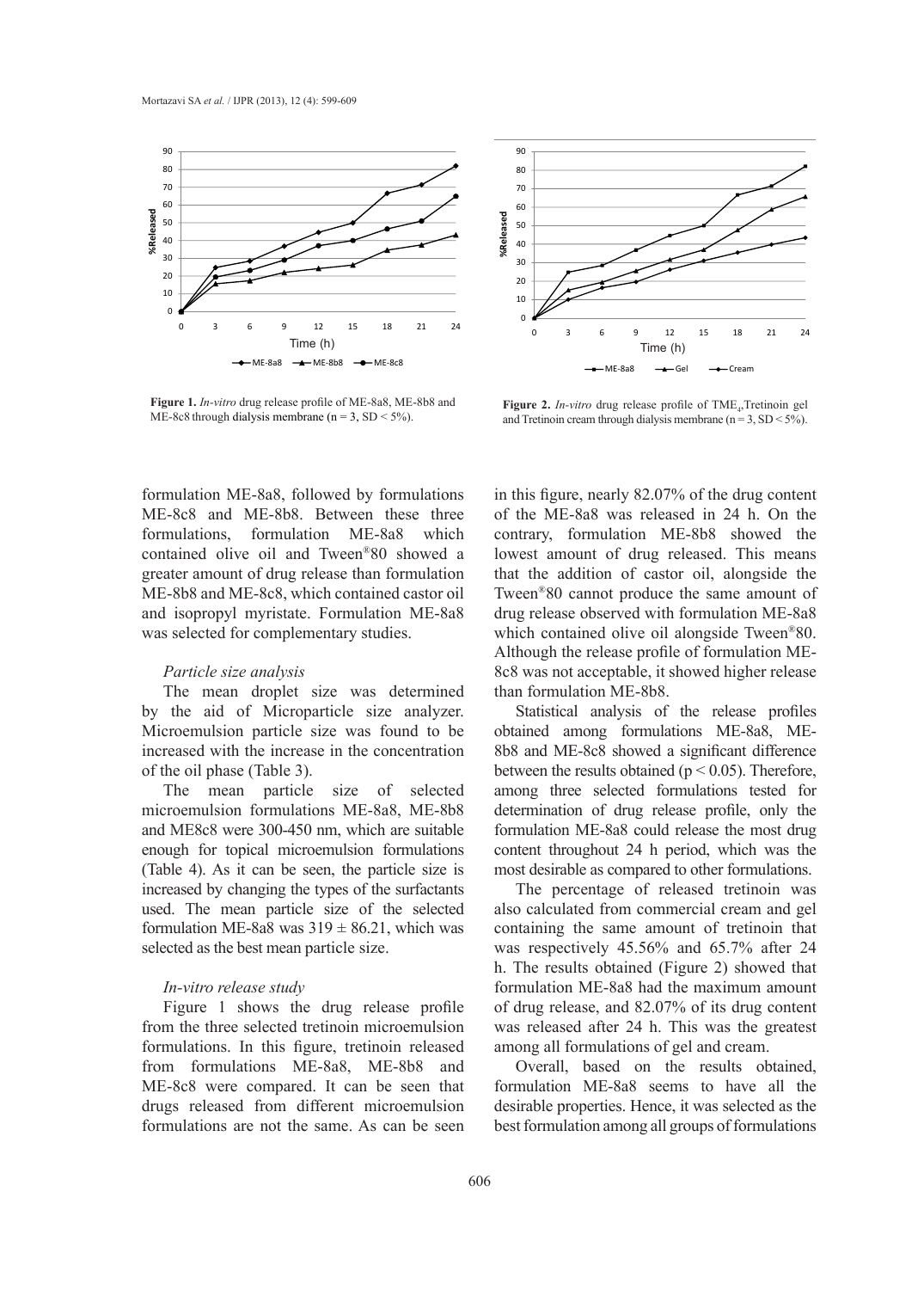

**Figure 3.** The *in-vitro* drug release kinetic studies on formulation ME-8a8. A. The mean of released percentage-time (Zero order kinetic); B. Logaritm of released percentage-meantime (first order kinetic); C. Released percentage mean-Square<br>of time (Higuchi kinetic). of time (Higuchi kinetic). time (first order kinetic); C. Released percentage mean-Square

### prepared and underwent kinetic studies.

## *In-vitro drug release kinetic studies on a* selected formulation ME-8a8

According to the results of the statistical analysis, in order to find out the mechanism of tretinoin release from the selected microemulsion tretinoin release from the selected microemulsion<br>formulation ME-8a8, three mathematical models namely zero order kinetic, first order kinetic and higuchi model were investigated (Figure 3). In this selected microemulsion formulation (ME-8a8), the calculated regression coefficients for 8a8), the calculated regression coefficients for zero order, first order and higuchi models were  $0.9908, 0.9872, 0.9509$  respectively. The model that best fitted the release data of tretinoin microemulsion formulation was evaluated by the highest regression coefficient  $(R^2)$ . the highest regression coefficient  $(R^2)$ . structure in the theoretic strategy and the between the time of a time of a time of a time of a time of a time of a time of a time of a time of a time of a time of a time of a time of a time of a time of a time of a time

Comparison of correlation coefficients



**Figure 4.** Rheogram of the formulation ME-8a8 formulation, showing the presence of a pseudoplastic behavior  $(n = 3$ , data points are presented as mean  $\pm$  SD). pomo un

showed that the kinetics of drug release from formulation ME-8a8 followed zero order model of kinetics ( $r^2 = 0.9908$ ).

It should be noted that the zero order kinetic model describes systems where the drug release rate is independent of its concentration. In contrast, first order kinetic model is indicative of systems where drug release is a concentrationdependent process. Higuchi's model describes the release of drugs from formulation as the square root of a time dependent process, based on Fickian diffusion  $(34)$ . model describes systems where the drug release<br>rate is independent of its concentration. In<br>contrast, first order kinetic model is indicative of

## *Determining the rheological behavior of selected microemulsion selected microemulsion*

Viscosity and rheological behaviors are among the most important and noteworthy characteristics of any vehicle used for topical enduceristics of any ventile asea for topical application within the hygienic/cosmetic field  $(35)$ . The formulation of ME-8a8 viscosities was  $a$  measured using Brookfield stainless steel cone/ Viscosity and rheological behaviors are<br>among the most important and noteworthy<br>characteristics of any vehicle used for topical<br>application within the hygienic/cosmetic field<br>(35). The formulation of ME-8a8 viscosities was Figure 3. The *in-vitro* drug release kinetic studies on  $(Zer)$  order kinetic); B. Logaritm of released percentage mean-<br>  $(Zer)$  order kinetic); B. Logaritm of released percentage mean-<br>
time (first order kinetic); C. Relea



**Figure 5.** Rheogram of the formulation ME-8a8 formulation, showing the presence of a pseudoplastic behavior  $(n = 3, data)$ points are presented as mean  $\pm$  SD). mean ± SD).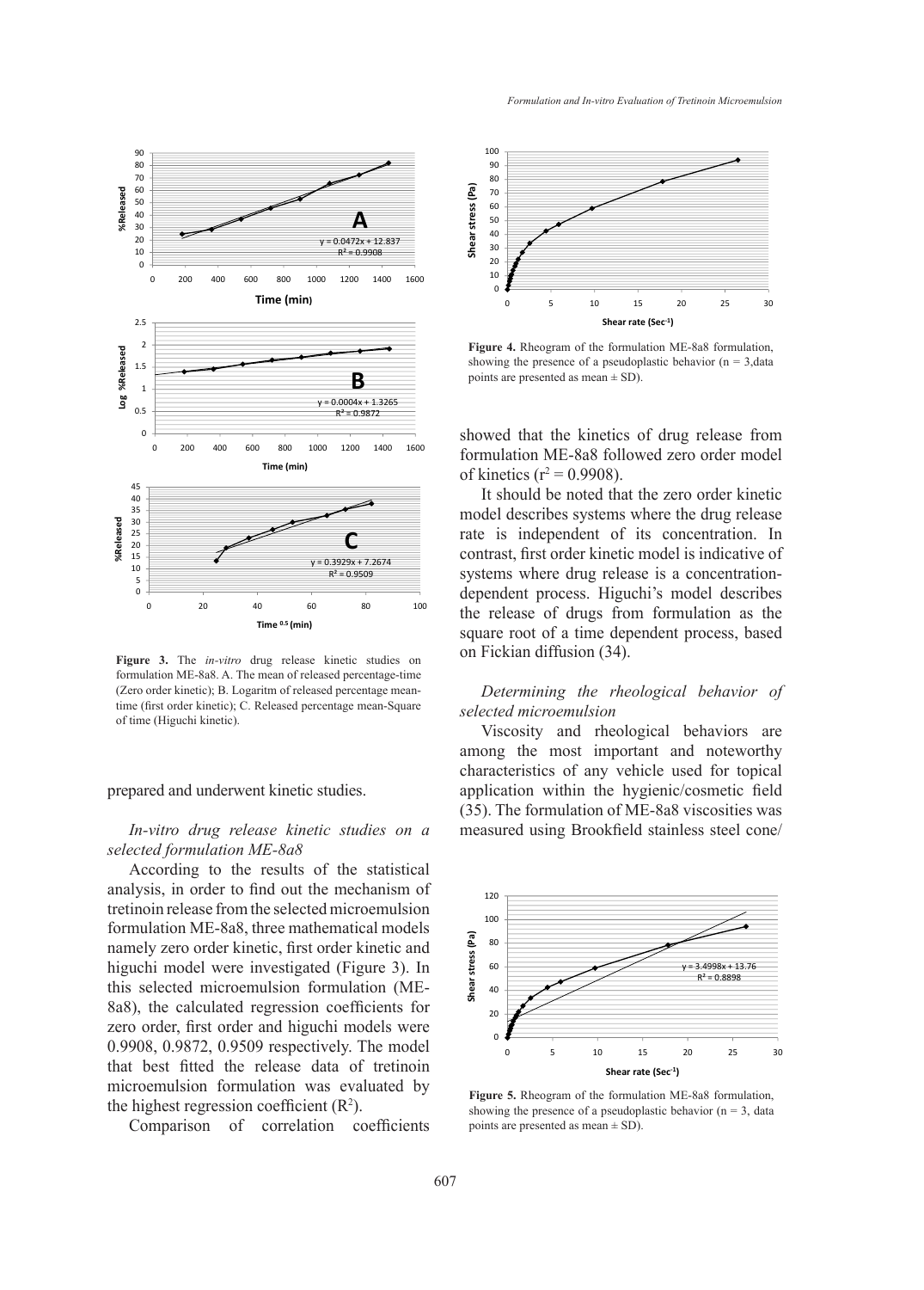

**Figure 7.** Rheogram of the formulation ME-8a8 formulation, showing the presence of a pseudoplastic thixotropic behavior  $(n = 3, data points are presented as mean  $\pm$  SD).$ presented as mean ± SD).



As it can be seen, based on the obtained As it can be seen, based on the obtained<br>rheogram, the curve begins at the origin consequently and no part of the curve is linear, which shows non-Newtonian behavior. Since, the tret viscosity decreases with increasing rate of shear (shear-thining system), selected formulation ME-8a8 showed the pseudoplastic rheological behavior. Linear regression analysis of the corresponding plots was  $R^2 = 0.8898$  (Figure 5). and which shows non-Newtonian behavior. Since, the<br>viscosity decreases with increasing rate of shear<br>(shear-thining system), selected formulation<br>ME-8a8 showed the pseudoplastic rheological

In order to make this non-linear region as have In order to make this non-linear region as has<br>linear as possible and determine the y-intercept affect more accurately, the  $log_{10}$  values of shear stress were plotted against the  $\log_{10}$  values of shear rate tret (Figure 6). of formulation ME-8a8 (Figure 7), the resulting properties and drug release profile, which can also have a suitable percutaneous absorption,

In this way, a linear equation  $(y = 0.448x + 409)$ 1.3344) for this region was obtain, and by calculating the antilog of the y-intercepts (1.3344 in the equation), viscosity value was determined. Furthermore, the thixotropic behavior of Furthermore, the thixotropic behavior of selected formulation containing tretinoinbased microemulsion was also examined by constructing the appropriate up-curves and down-curves (Figure 7). In this way, a linear equation ( $y = 0.448x + 1.3344$ ) for this region was obtain, and by calculating the antilog of the y-intercepts (1.3344 in the equation), viscosity value was determined.

> By constructing the up-curve and down-curve of formulation ME-8a8 (Figure 7), the resulting rheogram showed the presence of a pseudoplastic thixotropic behavior. This is a desirable behavior for topical drug delivery systems, since the formulation could remain stable following the preparation and packaging within the container, and then could break down as a result of shearing thixotropic behavior. This is a desirable behavior<br>for topical drug delivery systems, since the<br>formulation could remain stable following the<br>preparation and packaging within the container,<br>and then could break down as a r and spreading on the skin surface  $(36)$ .



**Figure 6.** Log Shear stress-Log Shear rate. Rheogram of the formulation ME-8a8 formulation, showing the presence of a pseudoplastic behavior ( $n = 3$ , data points are presented as  $mean \pm SD$ ).

## **Conclusion**

ned. Flere were many parameters that could affect on drug release profiles from microemulsion bases, such as microemulsion type, viscosity, the tretinoin solubility with different bases and ratio of surfactant/co-surfactant and oil phase. In this research, among two types of microemulsion bases, o/w microemulsions showed a better physicochemical properties and drug release profile, which can also have a suitable percutaneous absorption, by affecting on stratum corneum hydration. *In*vitro evaluations, demonstrated that oil in water tretinoin microemulsion composed of 15% olive oil, 33% Tween<sup>®</sup>80, 12% propylene glycol and 40% distilled water could have a great potential for transdermal drug delivery. There were many parameters that could affect<br>on drug release profiles from microemulsion<br>bases, such as microemulsion type, viscosity,<br>tretinoin solubility with different bases and<br>ratio of surfactant/co-surfactant and oil and drug release profile, which can also<br>have a suitable percutaneous absorption, by<br>affecting on stratum corneum hydration. *In*- $\epsilon$ m on drug referse profites from interocratision

#### $A$ cknowledgment *Blackwell Sciences*

The authers would like to express their sincere gratitude to the mentoring faculties and staff member of Islamic Azad University Pharmaceutical Science Branch, for their technical support in thise work. Fire authors would like to express their

## $References$

- (1) Champion RH, Burton JL and Eblong FJ. *Textbook of* Dermatology. Blackwell Scientific Publication, New York (1990) 1596-1602. (1)<br>(2)<br>(3)
- Fitzpatrice TB. *Dermatology in General Medicine*. McGraw-Hill Inc., New York (1995) 1-69. (2)
- Williams HC, Dellavalle RP and Garner S. Acne vulgaris. *The Lancet* (2012) 379: 314-320. (3)
- (4) Cohen BA, Prose N and Schachner LA. Acne. In: